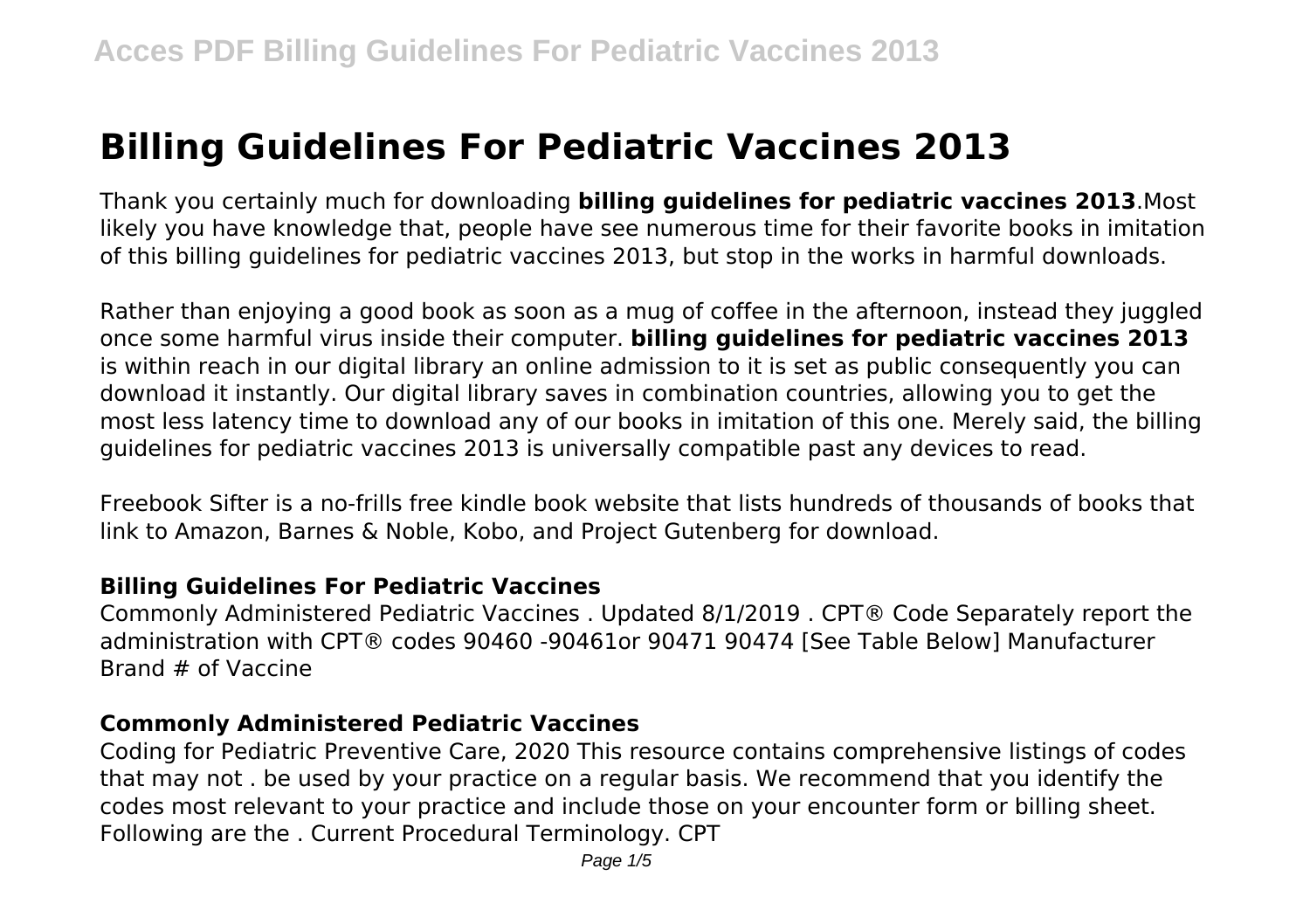## **CODING FOR Pediatric Preventive Care2020**

Your provider should exercise informed, good judgment about what constitutes a medically sound reason for withholding an immunization, using the guidelines published by the Advisory Committee on Immunization Practices, the Committee on Infectious Diseases of the American Academy of Pediatrics, and the American Academy of Family Physicians.

#### **The Standards for Pediatric Immunization Practice | HHS.gov**

Codes 90471 and 90473 are for the initial or first vaccine administered. Remember: Only one initial administration code can be used at a given encounter. When multiple vaccines are administered, bill each additional vaccine administration with +90472 and/or +90474.

## **Vaccination Administrations in Pediatric Practice - AAPC ...**

Influenza Vaccines: Coding for the Current Season; Vaccine Coding Table When Is It Appropriate to Report an E/M Service During Immunization Administration? FAQ - Pediatric Immunization Administration Codes; CDC Vaccine Price List; New Versus Established Patient Status After Vaccine Only Encounter

#### **Vaccine Coding - AAP.org**

Payment, Co ding, & Billing . In addition to the vaccine product, offices should be appropriately paid for vaccine administration. The components covered by vaccine administration codes are separate from the product and overhead costs. Proper coding can also help to optimize payment.

#### **Payment Coding & Billing - AAP.org**

Code 90460 is reported once for the first component of each vaccine or toxoid administered by any route. The reporting of code 90460 includes counseling for the first vaccine component. Code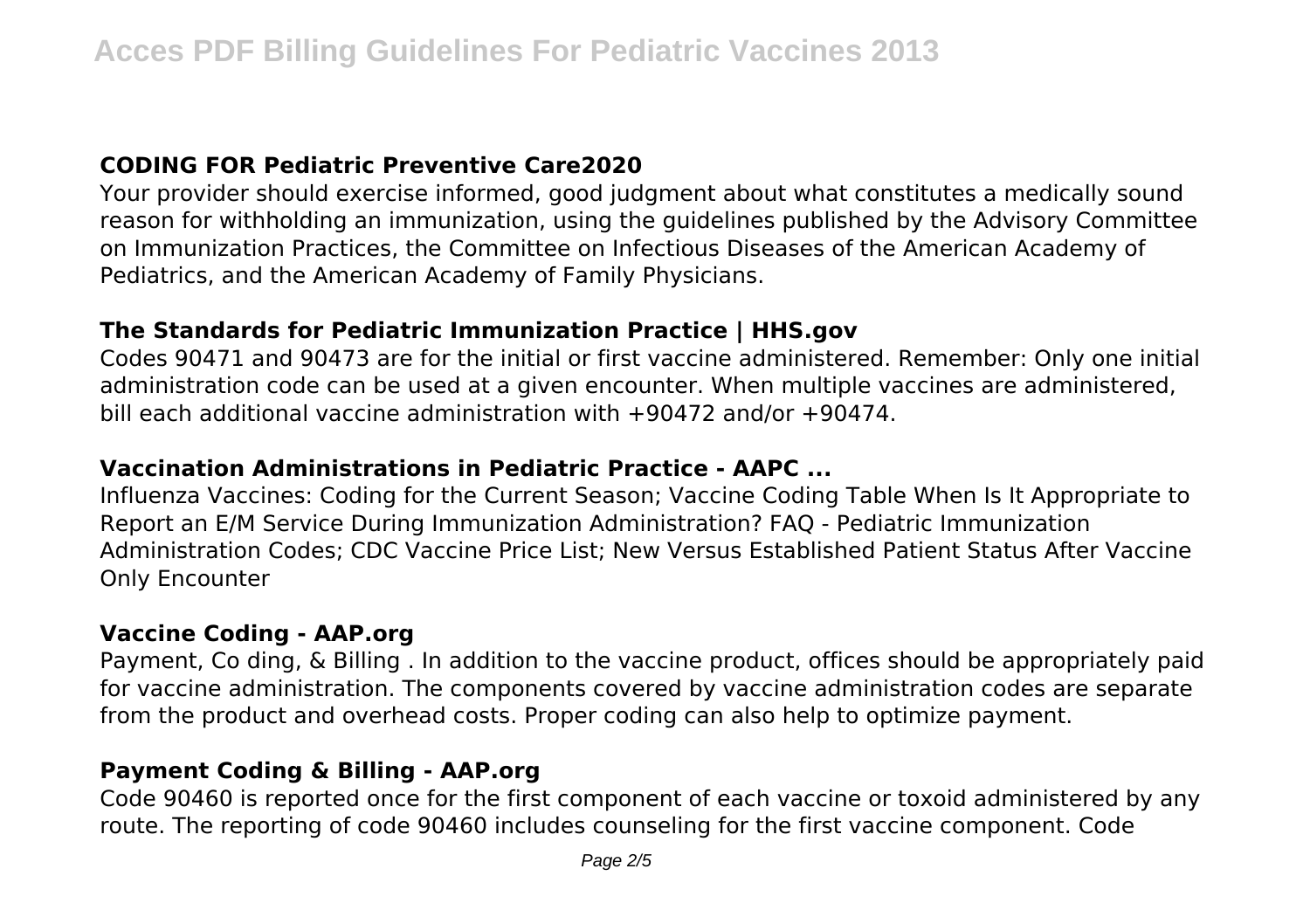90461 is additionally reported for the counseling associated with each additional component of any combination vaccine or toxoid. The + symbol next to code 90461 indicates that it is an add-on code, just ...

#### **Frequently Asked Questions for the Pediatric Immunization ...**

Vaccine Coding & Billing Guide Vaccine administration coding Report codes 90460 and 90461 only when the physician or qualified health care professional provides face-to-face counseling of the patient/family during the administration of the vaccine. For immunization administration of any vaccine that is not accompanied by face-to-face counseling of

### **Vaccine Coding & Billing Guide - CCHAP**

Vaccine doses administered ≤4 days before the minimum age or interval are considered valid. Doses of any vaccine administered ≥5 days earlier than the minimum age or minimum interval should not be counted as valid and should be repeated as age-appropriate.

## **Birth-18 Years Immunization Schedule | CDC**

CDC official immunization schedules for children, preteens, teens, and adults for health care professionals, parents, and the general public. Skip directly to site content Skip directly to page options Skip directly to A-Z link. Centers for Disease Control and Prevention. CDC twenty four seven.

## **Immunization Schedules | CDC**

Commonly Administered Pediatric Vaccines CPT Product Code ... +90474 IA by intranasal/oral route; each additional vaccine ‡ ICD-9-CM guidelines indicate that immunizations administered as part of a routine well baby or child check should be reported with code V20.2. The codes listed above can be reported in addition to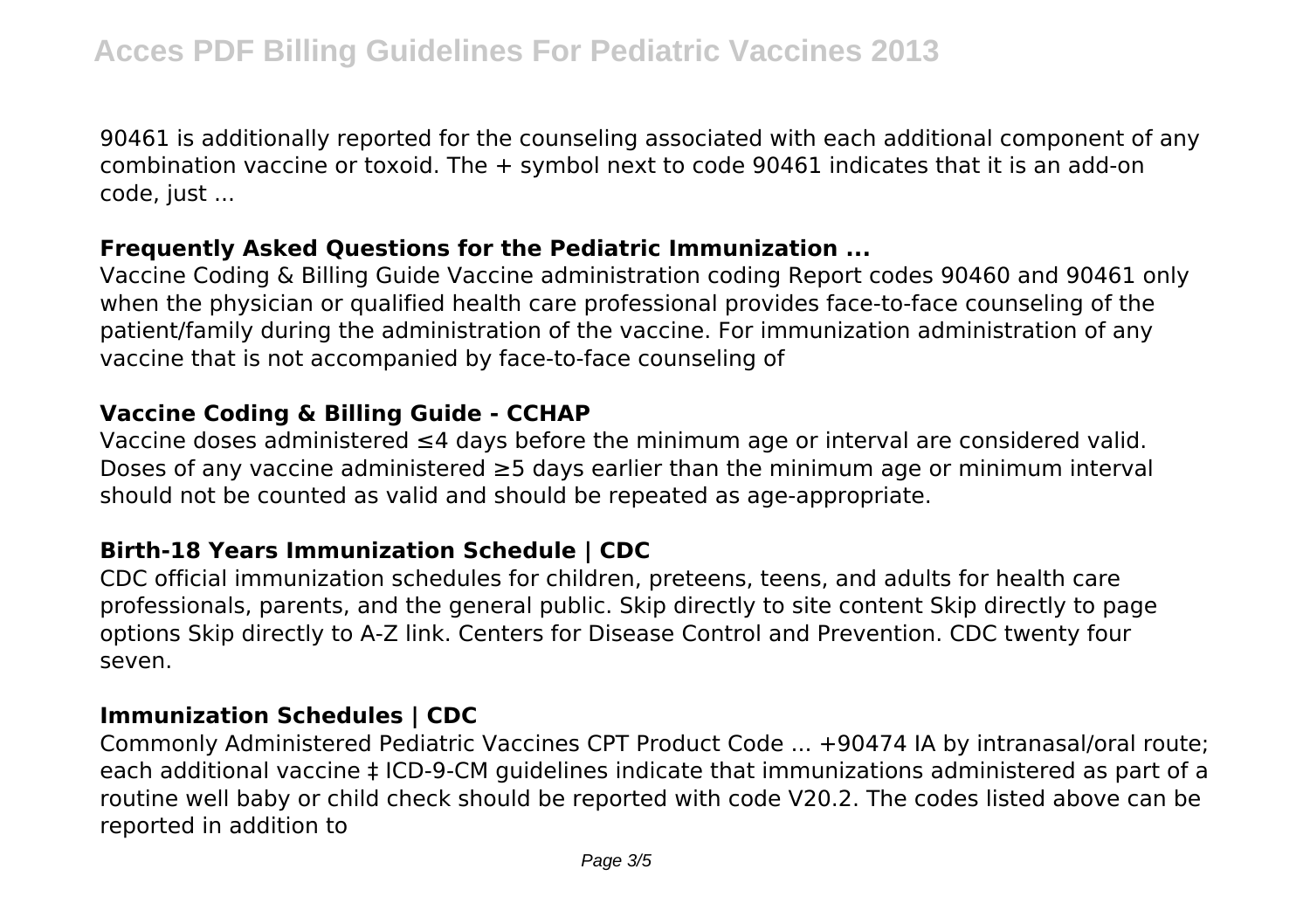## **Commonly Administered Pediatric Vaccines**

Publication Description: Learn billing information, frequently asked questions, codes, and descriptions. Downloads Medicare Part B Immunization Billing: Seasonal Influenza Virus, Pneumococcal, and Hepatitis B (PDF)

## **2020-01 | CMS**

The evaluation and management (E/M) patient visit is the core of most family physician practices. Family physicians and other qualified heath care providers can maximize payment and reduce stress ...

## **Medical Billing & Coding - AAFP Home**

This guidance is intended to inform pediatric healthcare providers of up-to-date information about children with suspected or confirmed COVID-19 and about caring for children during the pandemic. Children are defined as age 1 month to 18 years for the purpose of this document. For healthcare providers caring for neonates (≤28 days old) with suspected or confirmed COVID-19, including those ...

## **Information for Pediatric Healthcare Providers**

The Vaccines For Children (VFC) program is a federally funded program that provides vaccines at no cost to children who might not otherwise be vaccinated because of inability to pay. CDC buys vaccines at a discount and distributes them to grantees—i.e., state health departments and certain local and territorial public health agencies—which ...

## **VFC | Home | Vaccines for Children Program | CDC**

Medicare Part B Immunization Billing: Seasonal Influenza Virus, Pneumococcal, and Hepatitis B MLN